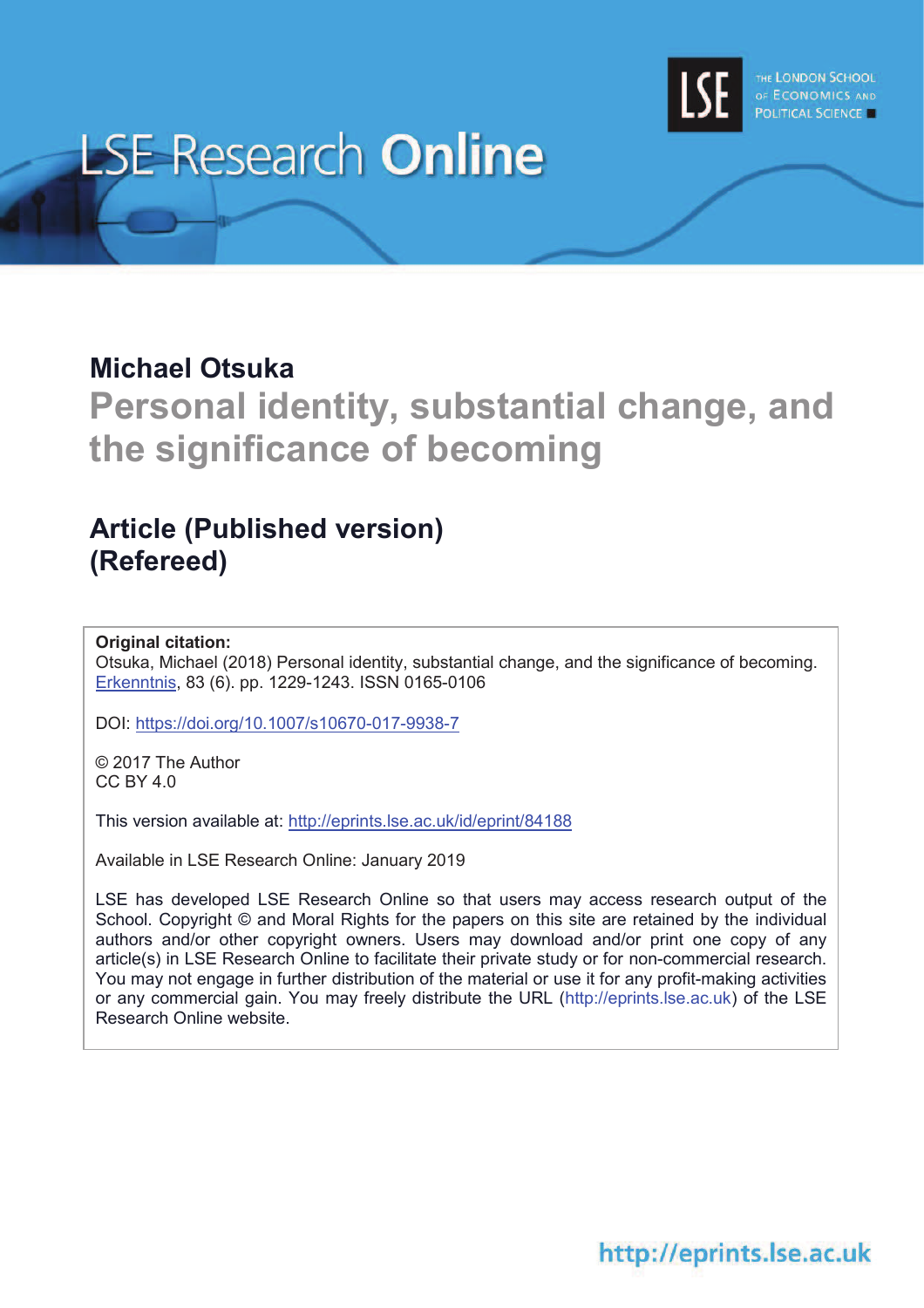Erkenn (2018) 83:1229–1243 https://doi.org/10.1007/s10670-017-9938-7



ORIGINAL RESEARCH

## Personal Identity, Substantial Change, and the Significance of Becoming

Michael Otsuka<sup>1</sup>®

Received: 18 November 2016 / Accepted: 31 August 2017 / Published online: 22 September 2017 © The Author(s) 2017. This article is an open access publication

Abstract According to philosophers who ground your anticipation of future experiences in psychological continuity and connectedness, it is rational to anticipate the experiences of someone other than yourself, such as a self that is the product of fission or of replication. In this article, I concur that it is rational to anticipate the experiences of the product of fission while denying the rationality of anticipating the experiences of a replica. In defending my position, I offer the following explanation of why you have good reason to anticipate the experiences of your post-fission successor but not your replica: in the former case, you become (i.e., substantially change into) somebody else, whereas, in the latter case, you are merely replaced by somebody else.

#### 1 Introduction

It can be rational for you to anticipate the experiences of someone other than yourself. Among the philosophers who advance this claim are those who ground your anticipation of future experiences in causal relations of psychological continuity and connectedness between your present self and future selves. For them, it would be rational for you to anticipate the experiences of someone else who is the product of your binary fission or of your vaporization and replication, so long as you know that the aforementioned causal relations will obtain between you and this other person (see Parfit 1986, 1995; Shoemaker 1984). In this article, I concur with these philosophers that it is rational for you to anticipate the experiences of the

<sup>&</sup>amp; Michael Otsuka m.h.otsuka@lse.ac.uk

<sup>&</sup>lt;sup>1</sup> Department of Philosophy, Logic and Scientific Method, London School of Economics, Houghton Street, London WC2A 2AE, UK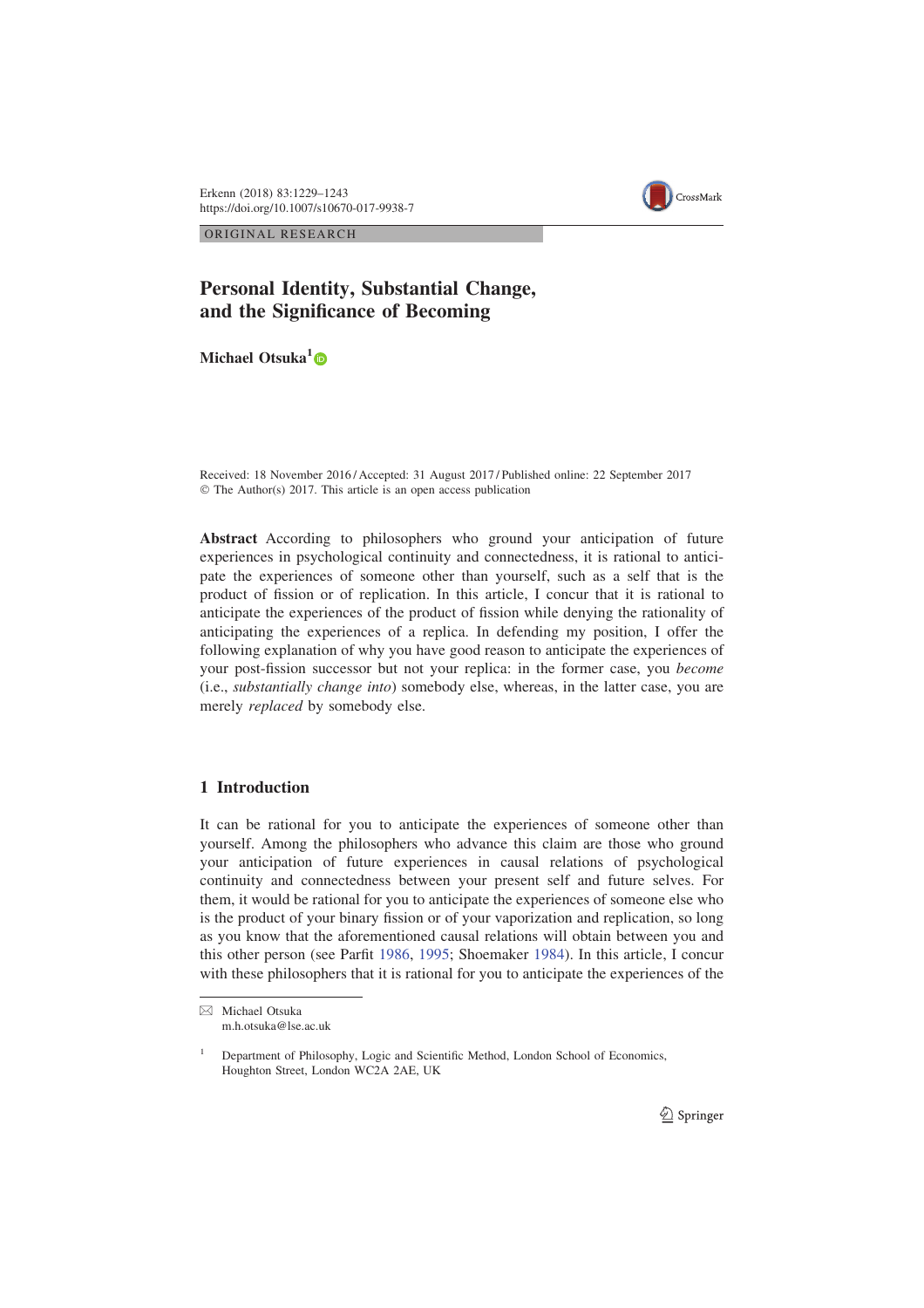product of your fission while denying the rationality of anticipating the experiences of your replica. In defending my position, I offer the following explanation of why you have good reason to anticipate the experiences of your post-fission successor but not your replica: in the case of fission, you become somebody else, where this is to be understood as your 'substantial change' into another; whereas, in the case of replication, you are merely *replaced* by somebody else.<sup>1</sup>

#### 2 Fission and Substantial Change

I need to set the stage with a brief presentation of a well-known sequence of thought experiments.

First imagine that your entire cerebrum is transplanted into the skull of your identical twin at midnight and the rest of your body is destroyed.<sup>2</sup> Most would say, and it is reasonable to believe, that you persist—i.e., continue to exist—beyond this operation and end up where your cerebrum goes.<sup>3</sup>

Now imagine that one cerebral hemisphere is destroyed and the other is transplanted into the skull of your identical twin at midnight, thereby replacing his entire cerebrum. (Again, the rest of your body is destroyed.) Let us suppose that a single hemisphere will function just as effectively as the two together. It follows that if one of your cerebral hemispheres is destroyed, while the other remains intact and in good working order, then you will continue to exist and go on living as you would have if both hemispheres had remained intact. This case is not relevantly different from the first case in which your entire cerebrum is transplanted into his empty skull. As in the first case in which you end up where your cerebrum goes, it is reasonable to believe that you persist beyond this operation and that you end up where your one cerebral hemisphere goes.<sup>4</sup>

Now imagine that one of your cerebral hemispheres is transplanted into the empty skull of one identical triplet siblings and the other hemisphere is transplanted into the empty skull of your other entirely de-cerebrated identical triplet sibling. Both cerebral hemispheres are transplanted at midnight. Again, the rest of your body is destroyed.<sup>5</sup> Will you persist beyond this midnight operation in this case of binary fission? In other words, will there be someone after midnight who is identical to you—where ''you'' refers to whomever is reading these words before midnight?

<sup>&</sup>lt;sup>1</sup> Since this appeal to *becoming* as substantial change versus mere *replacement* seems to me such a natural explanation of the difference between fission and replication, I am surprised not to have encountered it in the literature on personal identity.

<sup>&</sup>lt;sup>2</sup> This case traces back to Sydney Shoemaker (1963, p. 22). On his rendering, the entire brain, rather than merely the cerebrum, is transplanted.

<sup>&</sup>lt;sup>3</sup> Not everyone would say this. Neither animalists such as Paul Snowdon (1991) or Eric Olson (1997) nor those such as Judith Jarvis Thomson (1997) who embrace a bodily criterion of identity would say this.

<sup>&</sup>lt;sup>4</sup> This second case was conceived by David Wiggins (1967, pp. 55-56). Wiggins, however, expresses doubt as to whether personal identity is preserved in this case.

<sup>&</sup>lt;sup>5</sup> This case was introduced into the literature by Wiggins (1967, pp. 52–56). Discussions of this case can also be found in Derek Parfit (1971; 1986, §§89–90; 1995, pp. 41–44) and Shoemaker (1984, pp. 84–85, 117–118, 120–121).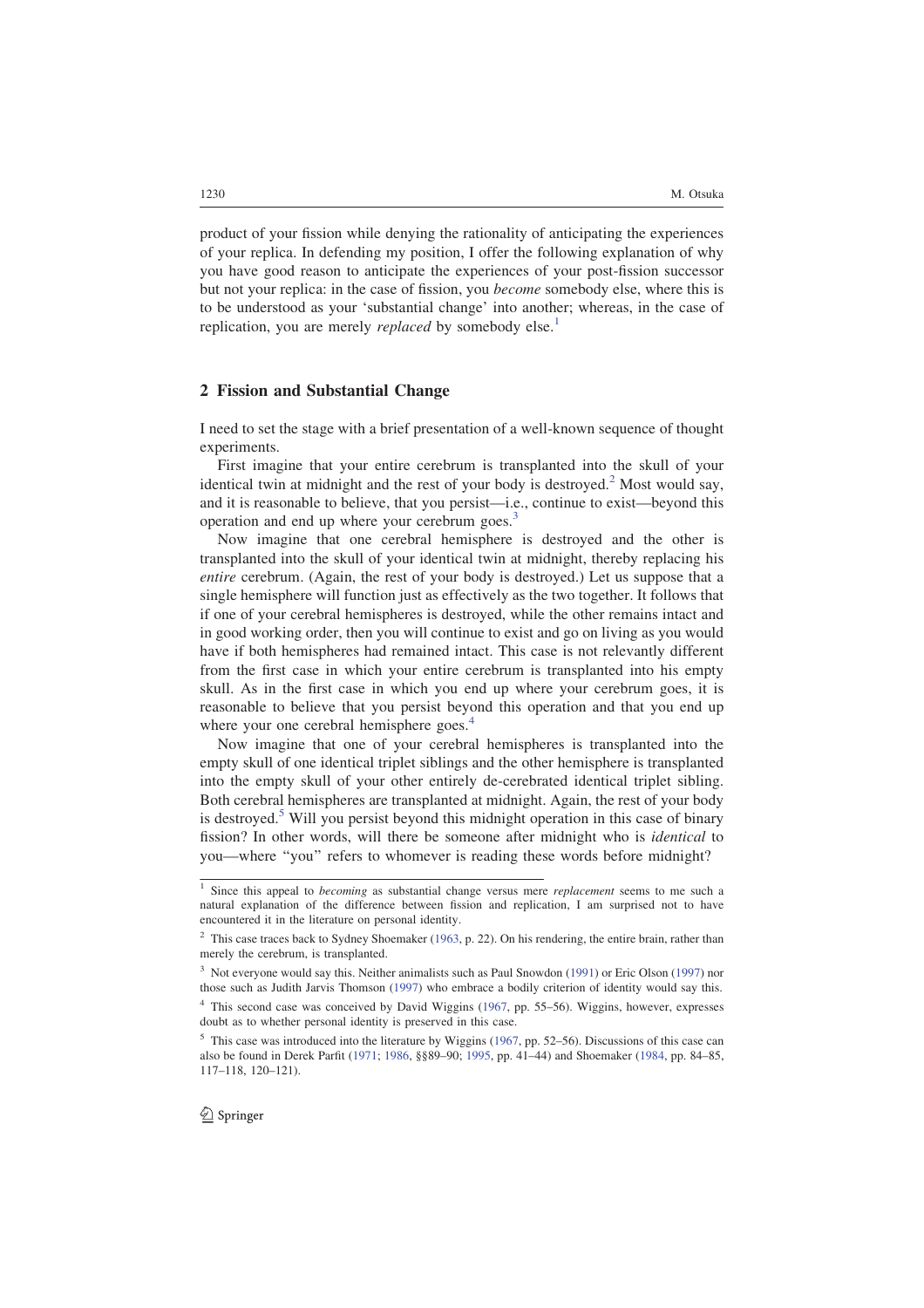For familiar reasons that I shall sketch in this paragraph, it is difficult to deny that, after midnight, there are two distinct persons in the fission case—call them Lefty and Righty—each of whose lives is sustained by one of your cerebral hemispheres. One might entertain the thought that you are a single person who continues to exist as each of them. But this is implausible. For, as Derek Parfit (1995, p. 42) explains, since Lefty and Righty ''would be two different people, it cannot be true that each of them is me. That would be a contradiction. If each of them was me, each would be one and the same person: me. So they could not be two different people.'' One might say that you continue to exist beyond this operation, but as only one of Lefty or Righty. If, say, you persist as Lefty, then Righty is a brand new person who was brought into existence at the moment of the transplant. But, since Lefty and Righty are symmetrically situated, there appears to be no foundation in reality to the claim that you continue to exist as one and not the other. Alternatively, one might say that you persist beyond this operation as a single person that consists of both of them—as a single two-headed and -bodied person, each half of which looks and acts like a distinct person that is free to go its separate way, ignorant of the existence of its other half—a single person that has no mental life above and beyond what goes on in the heads of each of its disconnected, fully functional parts. This strikes many as incredible.<sup>6</sup> One can offer other accounts on which you continue to exist past midnight, but they each have their costs.<sup>7</sup> Rather than any of the preceding accounts, I believe that the most defensible description of what happens in this case of fission is that you are a single person who ceases to exist at midnight, at which point two new people just like you—Lefty and Righty come into existence.<sup>8</sup>

I would like to draw attention to the fact that this description of the above case corresponds to a natural description of what happens when an amoeba splits. We would not make the contradictory assertion that the amoeba continues to exist as each of its two offshoots, neither of which is identical to the other. Nor would we say that the pre-fission amoeba continues to exist as but one of them, perhaps as determined by a flip of some cosmic coin. Nor would we say that the amoeba persists beyond its division, but as a single being with two parts, each of which goes its separate way. Rather, we would say that the pre-fission amoeba goes out of existence upon splitting and that two new amoebas come into existence.

I maintain that, in both the case of your binary fission and of the splitting amoeba, one thing goes out of existence and becomes (i.e., substantially changes into) each of two distinct things without becoming (i.e., substantially changing into) the two taken

<sup>&</sup>lt;sup>6</sup> For further discussion of the incredible nature of this claim, see Parfit (1986, pp. 256–257) and Peter Unger (1990, pp. 264–265).

 $<sup>7</sup>$  On David Lewis's (1976) four-dimensionalist account of persons as space–time worms, for example,</sup> you persist as two persons after midnight. Such persistence, however, is bought at the cost of having to accept that there were also two persons all along from birth to midnight fission, who share all the same temporal stages.

<sup>&</sup>lt;sup>8</sup> Ted Sider's (1996, esp. Section 6) four-dimensionalist account of persons as temporal stages implies this description of what happens at midnight. But it has difficulties in accounting for other intuitions regarding the fission case: e.g., that you were a single person, pre-fission, who existed at more than one time prior to division.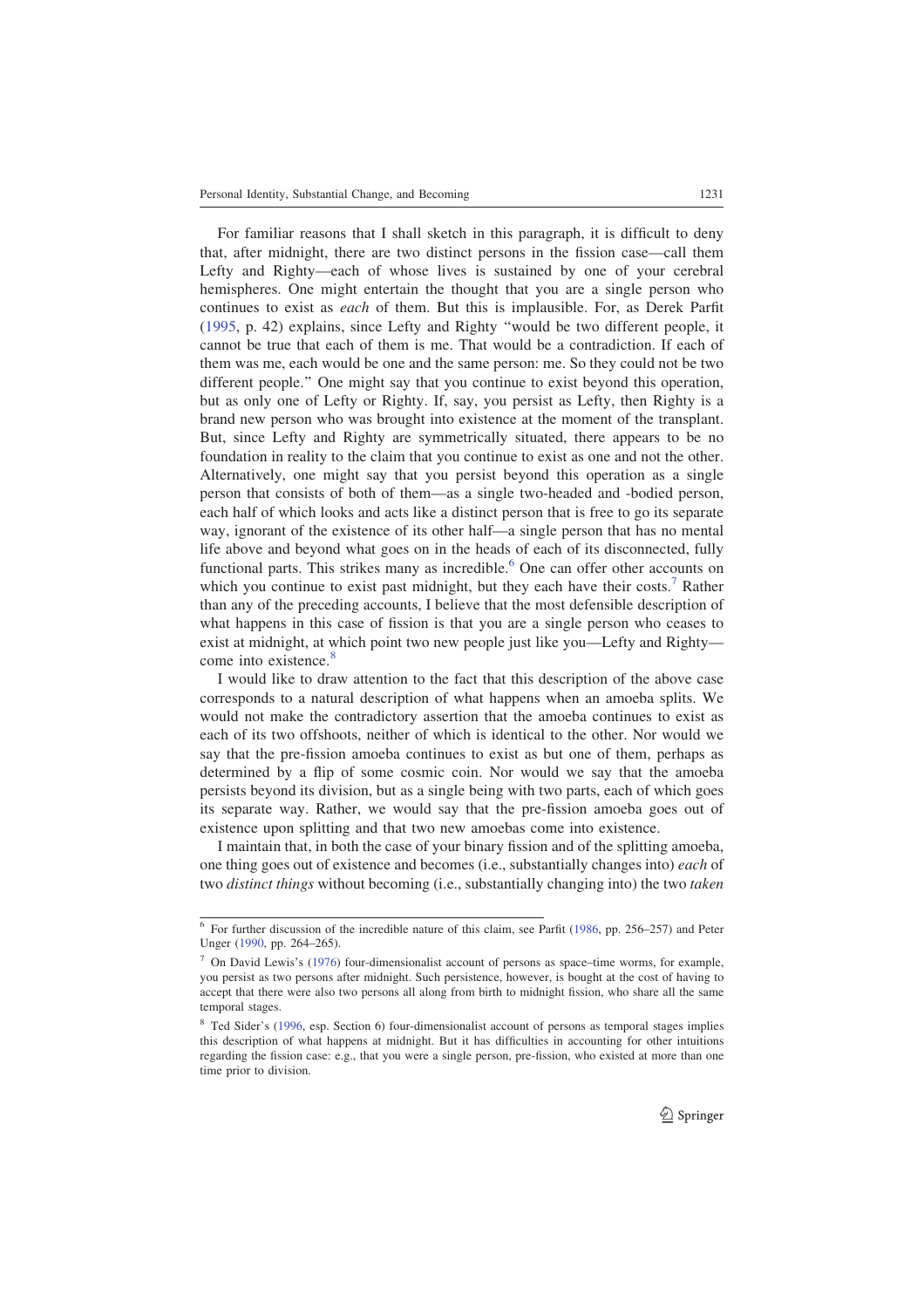together. The ordinary division of the cell of a non-twinning one-celled zygote provides a contrasting case of something that goes out of existence and becomes the two cells into which it divides. It is important that I am not talking about the zygote, which persists as the same thing throughout the division of its cells. Rather, I am talking about the cell of the zygote.<sup>9</sup> It is plausible to say that the one cell becomes two cells taken together because the two cells form a unity by constituting the same zygote that the one cell formerly constituted.<sup>10</sup> We should distinguish what the one cell becomes in this case from what a cell becomes in the case of monozygotic twinning where a single cell divides into two distinct and separated cells, each of which constitutes a separate zygote. There is a resulting disunity in this latter case. There is also a resulting disunity in the cases of a splitting amoeba and your fission into Lefty and Righty.<sup>11</sup> That is why one becomes each without becoming both in these three cases of zygotic twinning, amoebic splitting, and your binary fission.<sup>12</sup>

The concept of a substantial change traces back to Aristotle ([c. 350 BC] 1982). In my own application of this concept to the topic of personal identity, I draw, however, on the more recent writings of E. J. Lowe, who notes (2006, p. 276) that a substantial change is to be distinguished from the more familiar notion, and frequent event, of a *qualitative change*, "which occurs when the same object—or, to use an older terminology, the same individual substance—undergoes a change in respect of its qualities or properties; for example, when it changes in shape or colour''. By contrast, he maintains  $(2006, p. 276)$  that "a *substantial change* occurs when an individual substance either comes into or goes out of existence, that is, when it is either created or destroyed: for example, when a living creature dies''. The verb 'becomes' is employed to indicate a qualitative change. It is, however, also

<sup>&</sup>lt;sup>9</sup> Jeff McMahan (2002, p. 27) and Simon Evnine (2016, p. 170) each distinguish this cell from the onecelled zygote or organism on grounds that the cell ceases to exist upon division whereas the zygote or the organism persists.

<sup>&</sup>lt;sup>10</sup> There are reasons to deny that the cells form such a unity during the first 2 weeks following conception. See McMahan (2002, pp. 27–28). In order to draw the contrast I would like to make, we can, however, suppose that there is more differentiation of cells and coordination and coherence among them than is actually the case during this period.

<sup>&</sup>lt;sup>11</sup> Compare McMahan (2002, p. 28): "Unlike a series of amoebas, where division produces daughter cells that may wander off to lead quite independent lives, the zygotic cells and their progeny form a discrete unit.

<sup>&</sup>lt;sup>12</sup> There is a sense, captured by Wiggins (2001, p. 73 n. 14), in which the one amoeba becomes the two taken together:

One amoeba becomes two amoebas. But here … the verb 'becomes' receives an analysis making it correspond to the ordinary 'becomes' in the same way in which the constitutive 'is' corresponds to the ordinary 'is' of predication and identity. The matter of the original amoeba—the 'it'—is the fusion, or the matter, of the two new ones taken together. There is matter such that first  $a$  was constituted of it, and then b and c were constituted of it.

What Wiggins says about amoebas is consistent with what I have said about them. I can grant that the one amoeba becomes the two together if what we are here talking about is what becomes of the matter that constitutes first the one and then the two. That is consistent with the one thing's—the first amoeba'sbecoming each of two other amoebas without becoming both of them, where what we are talking about is the substantial change of the thing itself rather than the tracing of its matter. There is no thing constituted by both of the resulting amoebas that the one amoeba becomes. What we say is consistent because there are two different senses of 'becomes' in play—the one of constitution and the other of substantial change.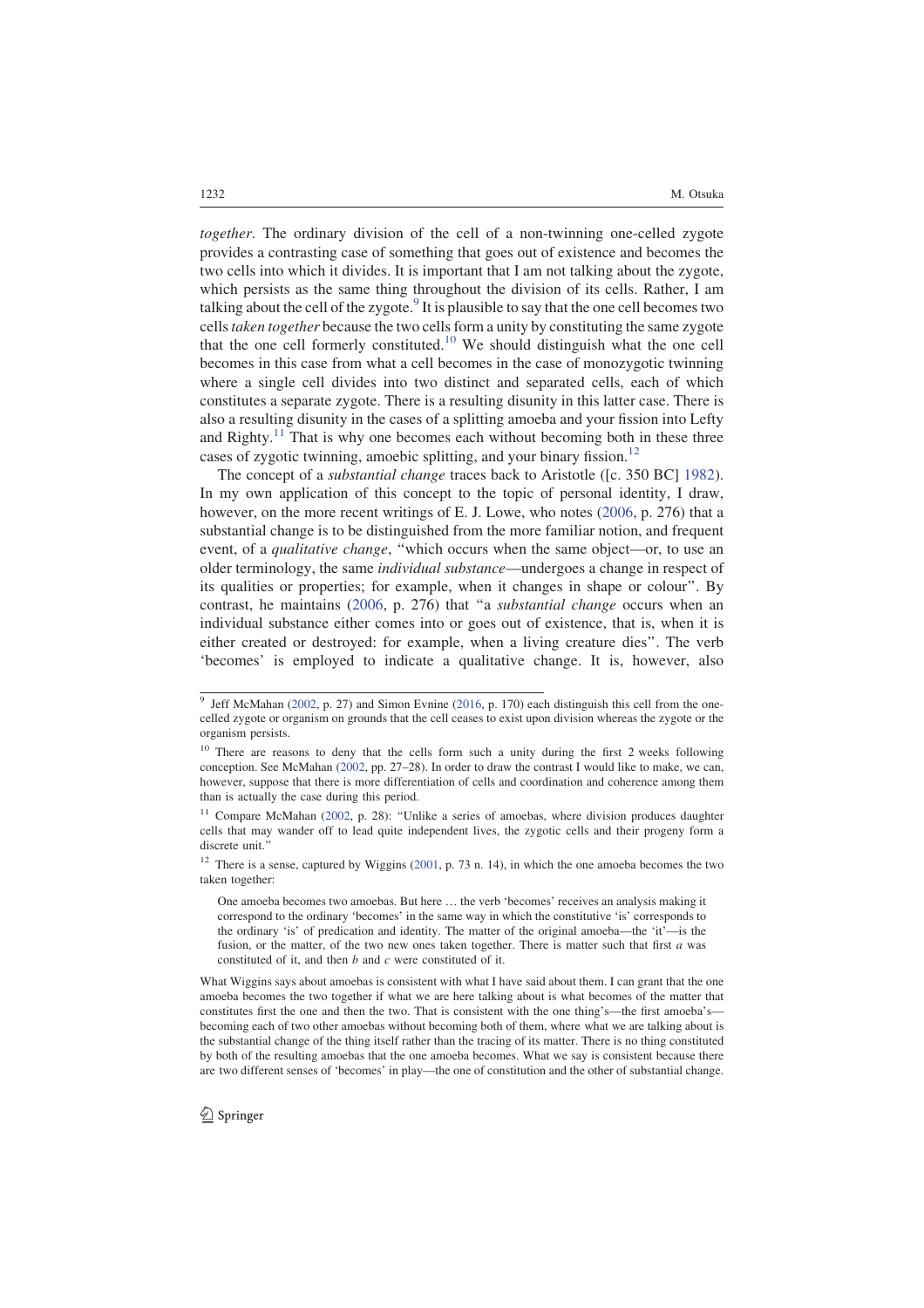employed to indicate a substantial change in which one thing goes out of existence and one or more new things come into existence that are created from the parts of the first thing. So it is said, in a case of the substantial change to which symmetrical fission gives rise, that ''one object becomes two'' objects, where what is meant, and what I shall mean throughout this article, is that ''one object ceases to exist and two new objects are created from its parts'' (Lowe 2002, p. 35). In addition to the amoeba, Lowe (2002, p. 35) offers, as an example of symmetrical fission, ''that of a single water drop dividing into two distinct water drops''. As these and other examples such as the death of an animal show, substantial as well as qualitative change is ''accepted as commonplace in the metaphysical scheme embodied in our everyday ways of talking about the world'' (Lowe 2006: 276).<sup>13</sup> In spite of this fact, the concept of substantial change has received surprisingly little attention in contemporary metaphysics.<sup>14</sup> I believe, and shall try to show in this article, that this notion can shed light on the rationality of anticipating the experiences of someone other than oneself, to which I now turn.

#### 3 Substance-Connected Concern

Assuming that you are forewarned of your impending fission in the case I described above, should you anticipate the experiences of your post-fission successors and be concerned about their fates? Along with many other philosophers, I would maintain the following. Even though you would not continue to exist beyond midnight, the prospect of your division should be regarded as akin to the prospect of ordinary survival in which you continue to exist as one and the same person. You should, for example, dread the prospect of the torture of Lefty or Righty after midnight as you would dread the prospect of your own torture after midnight. You should feel one and the same type of concern about Lefty's or Righty's impending torture as you would about your own.

These claims gain support by means of an appeal to a split-brain case and a variation on that case. First imagine that your corpus callosum is severed but your brain remains intact within the skull and experimental conditions are created so as otherwise to isolate the two hemispheres, thereby giving rise to two streams of consciousness. Then you are tortured by the prodding of your left and right legs with hot irons. In this case it is appropriate, in advance of this split of your brain, to anticipate and dread the impending proddings. This sort of dread would remain appropriate even if we change the case so that these isolated hemispheres are removed from your skull and rapidly transplanted into the different skulls of the different bodies of Lefty and Righty, whose legs are then prodded with hot irons. It would not be sensible for your dread to vanish simply upon learning that the neurons and fibres in the two hemispheres that are associated with pain will be activated only

<sup>&</sup>lt;sup>13</sup> In addition, Wiggins (2001, pp. 64–69) offers and discusses the Biblical example of Lot's wife: "But his wife looked out from behind him [Lot] and she became a pillar of salt.''

<sup>&</sup>lt;sup>14</sup> There is a large body of literature on the relation between the statue and the lump of matter of which it is composed, but surprisingly the notion of substantial change hardly figures in this discussion.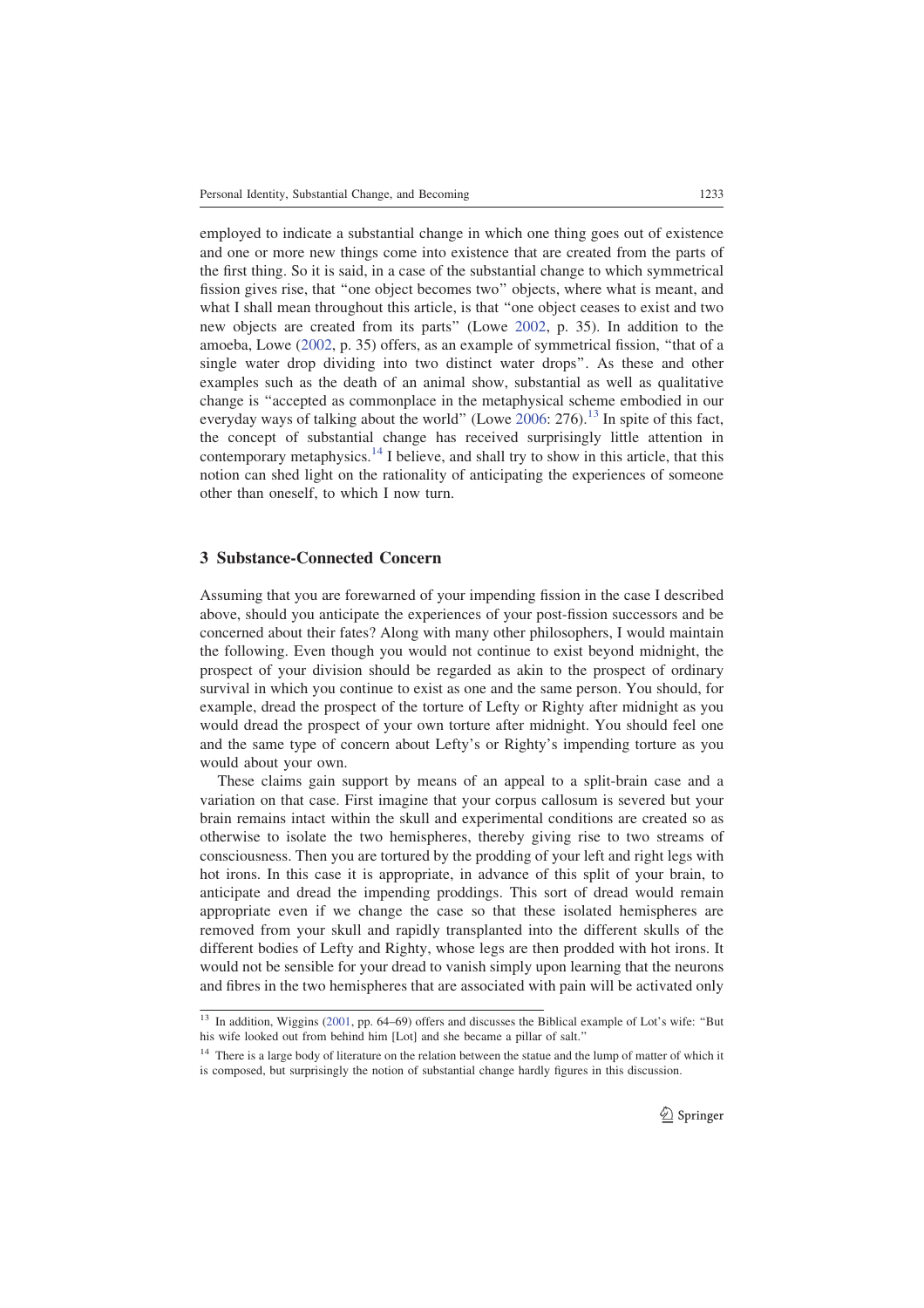after these hemispheres have been removed from your skull and placed in other skulls. The dread in the transplant case would no longer be of your own torture, but rather of Lefty's and Righty's. But it would remain just as well-justified as the dread of your own torture.

In accounting for these intuitions and others I shall report below, I maintain that the only person apart from you for whom you can legitimately feel this type of concern is someone else who you will become, where such becoming involves the substantial change that occurs when one thing changes into at least one other thing that comes into existence and is non-identical to it. If you are not mistaken about who you will be or become, it would be inappropriate for you to feel this type of concern for persons who are distinct from you in each of the following two senses persons who are neither identical to you nor other persons who you will become. Although there would probably be a word that denotes this type of concern in the language of a race of persons whose members frequently split into two in the manner I have described above, there is no such word in English. I shall therefore coin the term 'substance-connected concern' to denote a concern for the individual with whom you are identical (i.e., the same substance) or who you will become (i.e., substantially change into).

You can, of course, also feel a more detached concern for what will happen to persons who are neither identical to you nor individuals who you will become. Substance-detached concern can easily be stronger than substance-connected concern. You might prefer that you be killed or tortured rather than your child. Nevertheless, the substance-connected concern that a parent would feel regarding his own torture, or the torture of someone else whom he will become in a fission case, is different from the substance-detached concern he would feel regarding his child's torture. There would not be the same sort of dread and apprehension in anticipation of an experience of something in the latter case.

One moral of this story is that the boundary that separates the sort of concern you feel about your own future torture from that of your child does not map onto the boundary that separates yourself from other people. Rather, it maps onto the boundary that separates you and those, if any, who you will become from those that are distinct from you in both respects.

#### 4 Fission Versus Replication

Now imagine that at midnight a machine scans your body from head to toe and records all the information about the type and location of each of its molecules. Then, from this blueprint, it immediately constructs two replicas of your body out of different matter which conforms precisely to this blueprint. Unfortunately, the scanning process has the side-effect of (painlessly) vaporizing your entire body  $(including your brain).<sup>13</sup>$ 

<sup>&</sup>lt;sup>15</sup> This case is McMahan's (2002, pp. 58–59). It is a variant of a case of single replication that is due to Parfit (1986, p. 199).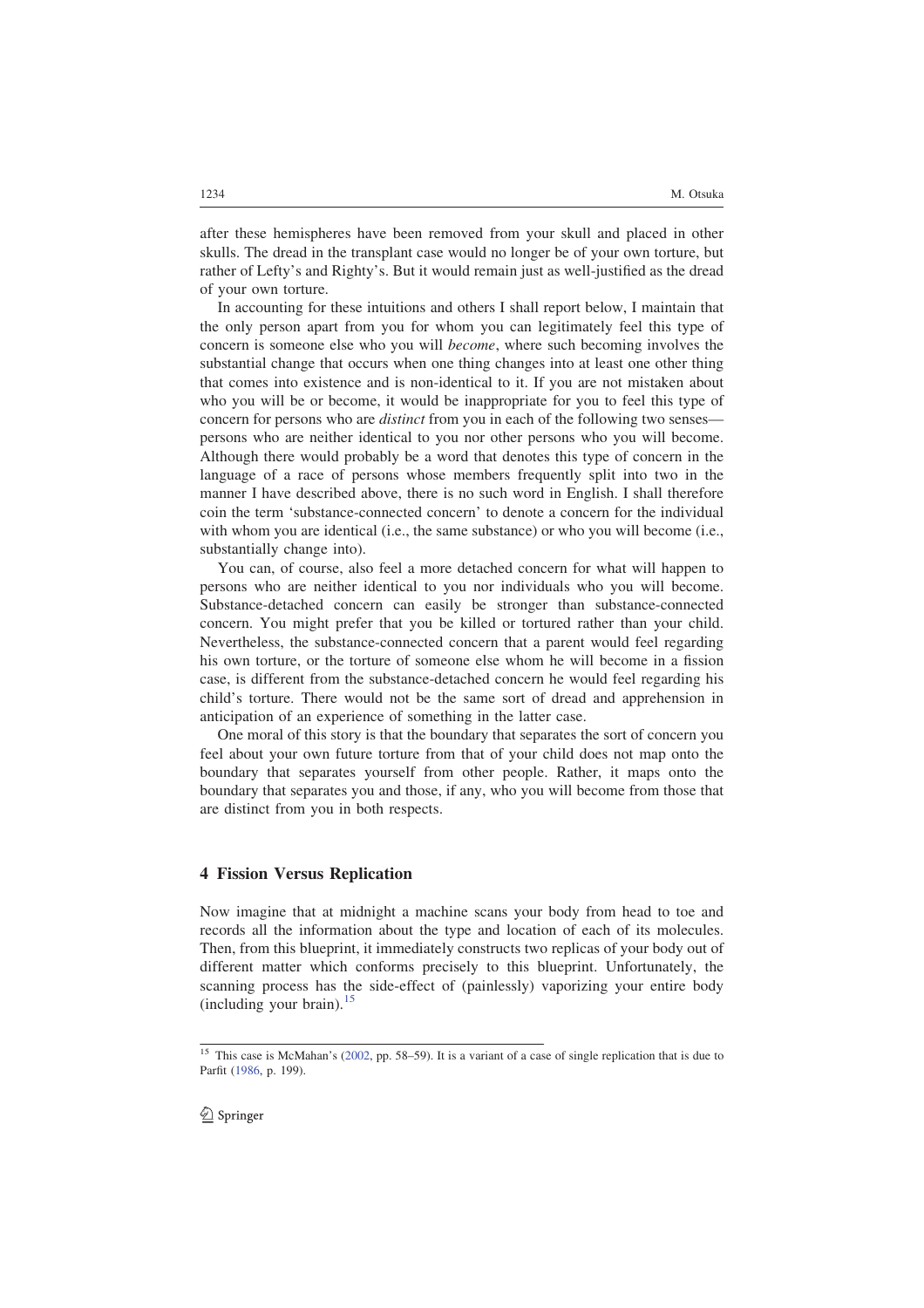Unlike in the fission case that we discussed earlier, it is intuitive for many, including me, that it would not be rational to anticipate the experiences (or the activities and achievements) of your replicas in this case. Assuming that you understand the process of replication correctly, you would not dread a replica's torture in the way that you would dread your own torture. Your fear of being vaporized would not be compounded by any fear of being tortured after your vaporization. And if you were told that, shortly after midnight, a replica would have a candlelit tryst in a hotel room with the movie star that you've been pining after your whole life, you would be filled with envy rather than anticipation. You would try to talk the scientists into delaying the replication process for just a few hours.

I believe that the following provides a good explanation of these intuitions. There is no question that you do not continue to exist beyond such double replication. You do not continue to exist for all the reasons you do not persist in the case of fission. Moreover, you do not continue to exist for all the reasons you do not persist beyond the vaporization of your entire body. You also do not become anybody else after midnight. All that happens is that you are eliminated and two merely type-identical persons are instantly put in your place. You're nothing more than the prototype of your replicas—the person on whom your replicas are modelled. Even though your replicas are causally dependent on you, you're not related to these persons in the way that is necessary to justify substance-connected concern.

The crucial difference between fission and double replication is that, in the former case, you become each of two other persons, whereas, in the latter case, you are merely *replaced* by two others. Moreover, in the fission case, the relation of becoming that you bear to each of the persons is about as secure a grounds for anticipation of the experiences of these two persons as is the relation of identity that you would have borne to yourself and your own future experiences were you to have continued to exist past midnight. The same cannot be said about the relation of mere similitude that you bear to the persons who merely replace you when you are vaporized and replicated.

The following distinguishes your division from your destruction and replication—a *part* of you persists past midnight in the former but not the latter case. Moreover, you become—i.e., substantially change into—someone else at midnight only if a part of you persists as a part of that other self.<sup>16</sup> In the case of your fission into Lefty and Righty, a part of you—your left cerebral hemisphere—splits to the left, and a part splits to the right. Each cerebral hemisphere persists beyond transplantation as part of a different body, and you become each of two different people. In the case of your destruction and replication, by contrast, no part of you persists to become a part of the replica, and you do not become anyone else.

<sup>&</sup>lt;sup>16</sup> This is a necessary condition of your becoming someone else, where this is understood as an episode of substantial change. But now suppose a sequence of episodes of substantial change: suppose that a becomes b, which in turn becomes c, even though a and c share no parts. This sequence does not violate the necessary condition, since there is no episode of substantial change in which  $a$  becomes  $c$ , and it is therefore inappropriate to say that  $a$  becomes  $c$ . It is also strictly speaking false to say that  $a$  will become c, since only b will become c. There is, however, a loose sense in which  $a$  will become c, where by that we mean that  $a$  will become something that will become  $c$ . In this article, I largely sidestep the question of the appropriateness of substantial concern for someone from whom you are separated by more than one episode of substantial change as in the case of that which separates  $a$  from  $c$ .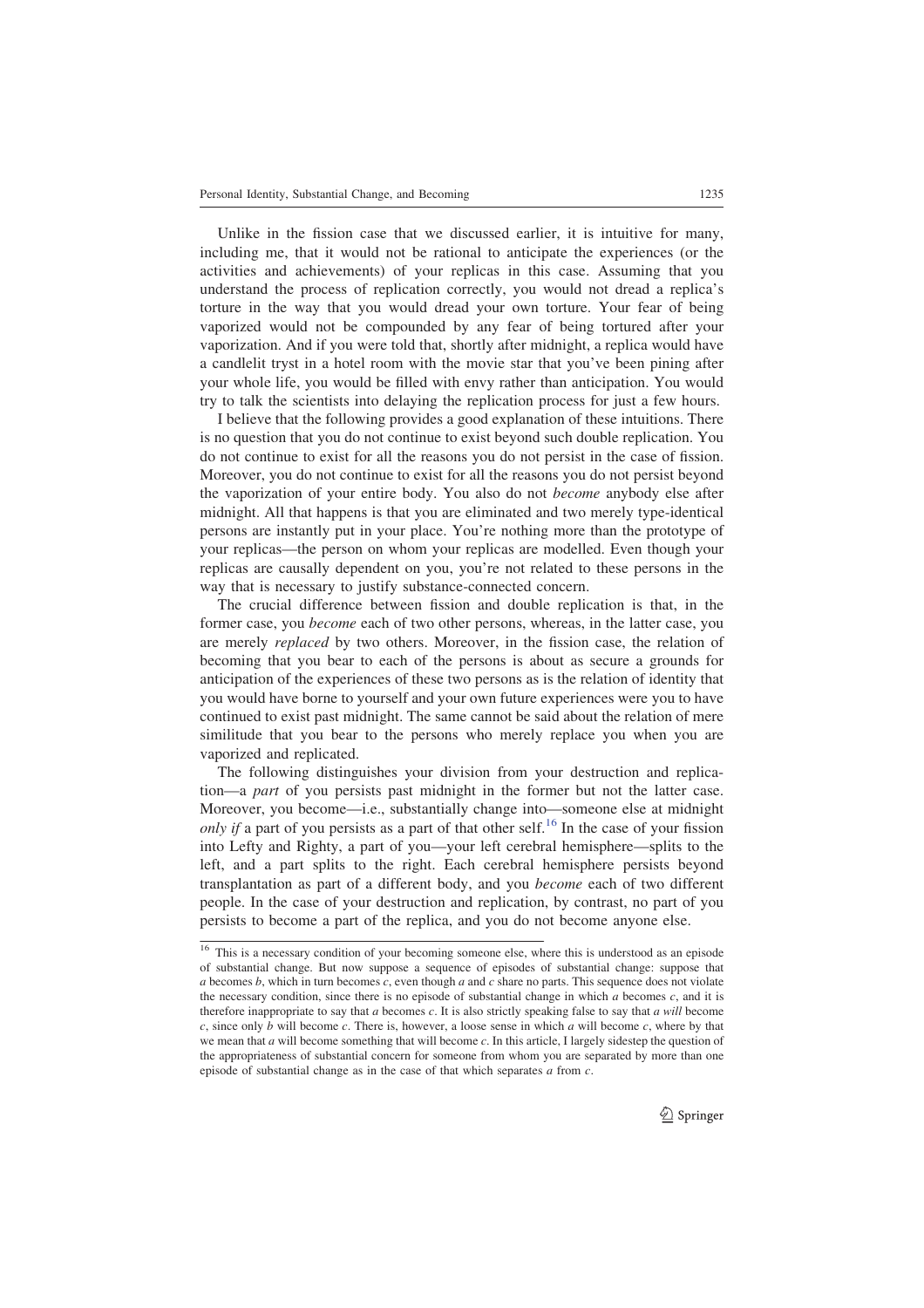Even though I have claimed that it is appropriate to feel substance-connected concern only for yourself or for that which you will become, I do not claim that it would be appropriate to feel substance-connected concern for whatever you will become. You might, for example, become nothing more than a work of art composed of your corpse. It would not be appropriate for you to feel substanceconnected concern for that work of art. You might be frozen and the hydrogen, oxygen, and carbon atoms which constitute you removed one by one and reconstituted into a replica of yourself. Even if it is correct to say that you have become this replica, it would not be any more appropriate for you to feel substanceconnected concern for this replica than it would be to feel substance-connected concern for a replica made of entirely different matter from the matter that once constituted you. The mere fact of your becoming something else is not sufficient to make it rational to anticipate anyone else's experiences. The same, however, is true of identity: the mere fact of continued existence is not sufficient to make it rational to anticipate your own future experiences. It is insufficient because a plausible account of personal identity should be able to accommodate the possibility of continued existence as the same individual being, but in a permanent and irreversible vegetative state that renders all further conscious experience impossible.

I believe, however, that it would be appropriate for you to feel substanceconnected concern for each of who you will become if, as in the fission case, two fully functional parts of your brain, each of which is at present part of a unified consciousness but each of which is also capable of animating a distinct person on its own, is transplanted into two distinct bodies. Your brain provides the underlying basis for substance-connected concern because it is the physical realizer of your psychology, which I conceive of, and shall henceforth refer to, as your  $mind.$ <sup>17</sup> I propose the following necessary and sufficient condition for your becoming each of two new persons for whom, in the case of each person, it would be appropriate for you to feel substance-connected concern: two parts of your mind—each of which is at present part of a unified consciousness but each of which is also structured so that it is fully capable of animating a distinct person on its own—continue to exist and each go on to animate a person. On this account, it would be appropriate for you to feel substance-connected concern for the two persons you become—i.e., substantially change into—when your mind also becomes—i.e., substantially changes into—two minds, in the manner just described. In explaining your concern for your post-fission successors, the notion of becoming, where this involves substantial change, does double-duty, at the level of the mind as well as the person.

Our understanding of what it is for one thing to become another in the case of substantial change depends on our understanding of what it is for a thing to continue to exist as the same thing. This is because the parts of things whose persistence figures in the account of substantial change are themselves things rather than

 $17$  I am indebted to Unger (1990, pp. 106–110) for the notion of a physical realizer of one's psychology. Following Unger (1992, pp. 133–134), I maintain that such a physical realizer can persist even if it does not realize your "distinctive psychology", which involves things such as "your personal memories, your constellation of intentions, your peculiar character traits, and so on'', and it realizes only your ''core psychology'', which consists ''only of things like your capacity for conscious experience and your capacity for very simple reasoning'' and hence ''is exactly like that of even the dullest amnesiac moron''.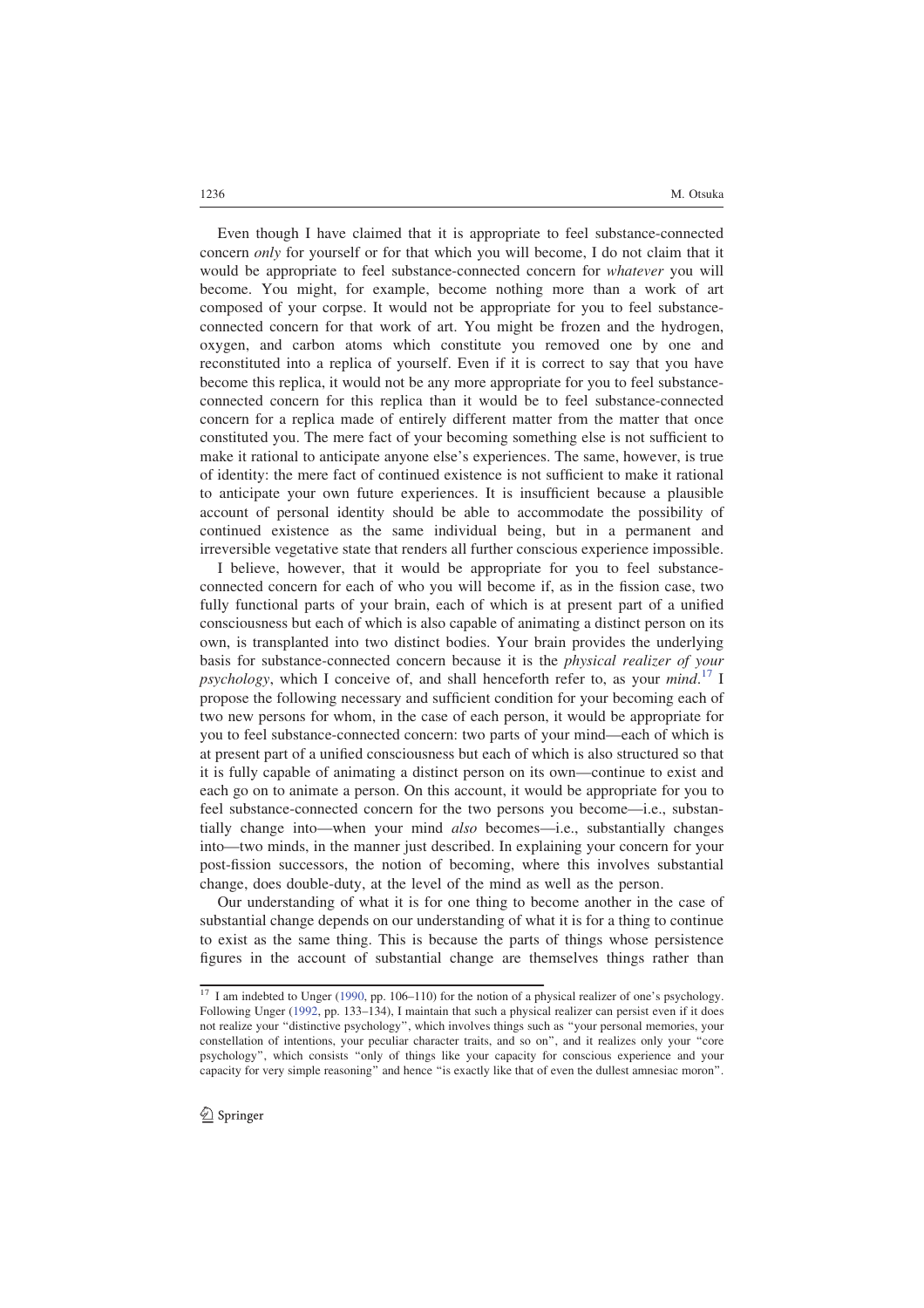processes or events. They are things such as brain hemispheres in the fission case or the planks of wood of the ship of Theseus, which provides one of Lowe's examples of the parts of one thing out of which a new thing is created in a manner involving substantial change. We therefore remain within what Lowe (2002, p. 232) calls the ''category of persisting object, substance, or thing—in the narrow sense of 'thing', in which we restrict this term to such items as trees, rocks, animals, stars, and atoms''.

Your replica is causally related to you in a manner that gives rise to memories (or quasi-memories) of your experiences and a character, convictions, and desires like yours. There is therefore a sense in which a part of you, namely your psychology, continues to exist in the replica to enable him to carry on with your life where you leave off in much the manner that you would have. But this part of you is not a 'thing' in the narrow sense referred to above. Rather, it falls under a different category of ontology involving events and processes, which figure in the psychological account of what matters, to which I shall now turn.

#### 5 The Psychological Account

Parfit and other proponents of what is known as the psychological account of ''what matters in the prudential sense'' maintain, as I do, that it is rational to anticipate the experiences of your post-fission successors in the case I described in Sect.  $2.18$  But they would also claim, which I have denied, that it is rational to anticipate the experiences of your replicas in the case I described in the previous section.

On the psychological account, what rationally justifies your anticipation of the experiences of someone in the future is a psychological continuity and/or connectedness between you and that person. Psychological continuity is a causally-based relation that consists of a temporally overlapping chain of psychological connections that extends from a person at one point of time to a person at another point in time (see Parfit 1986, §78). A given psychological connection is a ''direct causal connection between a mental state in a person at a certain time and a suitably associated mental state in a person, the same or another, at another time'' (Unger 1990, p. 71). Connections involving memories (or quasimemories) of past experiences are especially relevant.

Suppose that one adopts their view that what justifies your anticipation of some future episode of pain is a chain of causal connections that extends from you at the present to the being who will experience that episode in the future. One is then faced with the fact that these chains can connect you to your replica just as surely as they can connect you with yourself in the future or your post-fission successors. In the case of the connection to your replica, the causal chains are not all produced in the ordinary way by means of processes in the brain. Rather, at the point of replication, the causal connections are produced by a different means which involves the vehicle of a machine which scans and then produces a perfect copy of your brain. But why—as adherents such as Parfit (1986, Chs. 10–13) and Shoemaker (1984,

 $18$  The quoted phrase is from the online abstract of Ch. 12 of Parfit (1986).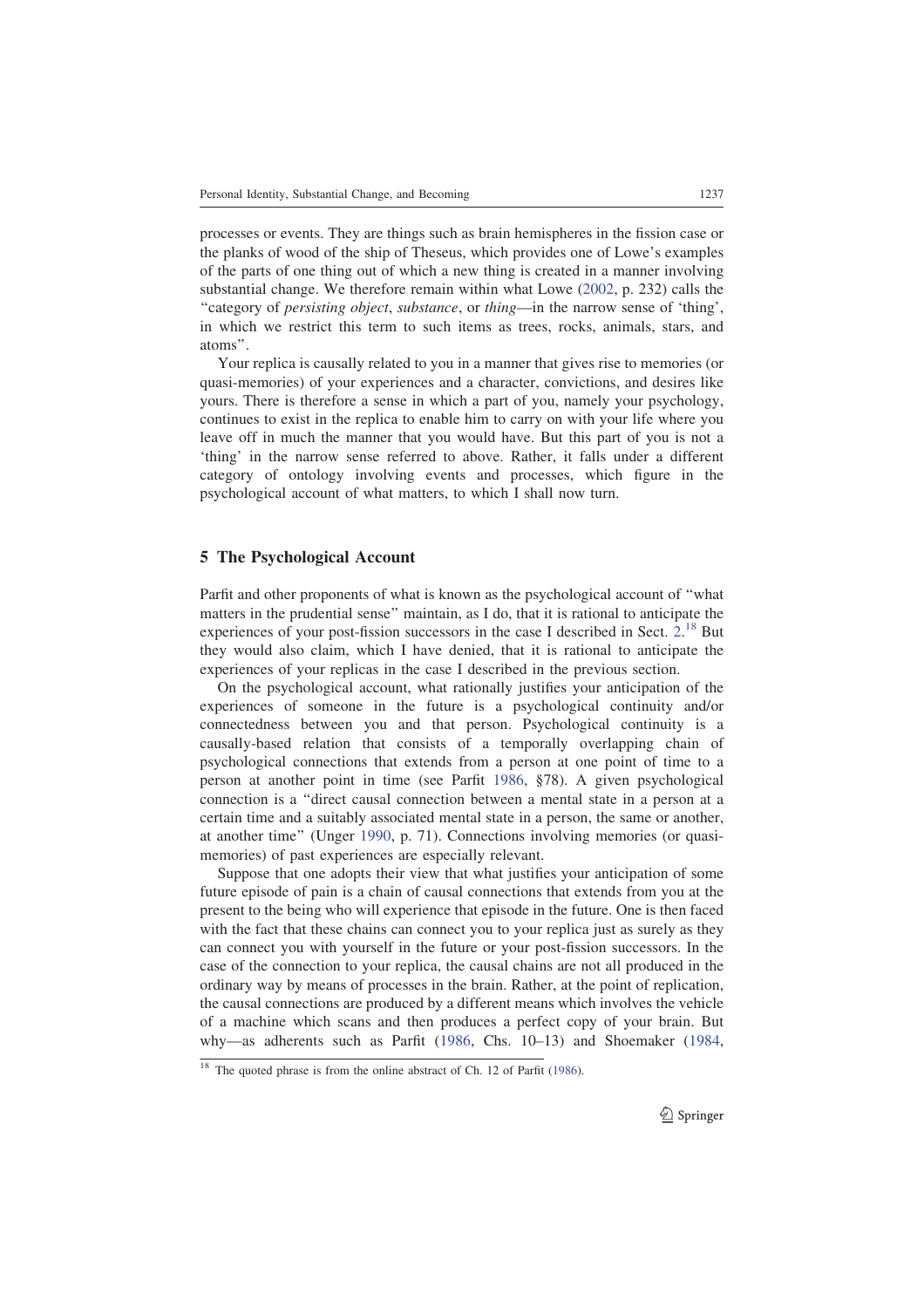pp. 108–111, 130–132) of the psychological account ask—should it make a difference to your concerns that the causal processes flow, for a time, through the wires and silicon chips of a machine rather than the electro-chemical processes of our neurons and synapses? This question becomes hard to answer once one has become convinced that your dread of future episodes of pain is justified by nothing other than the causal relations of psychological continuity and connectedness that link you to whoever experiences these episodes and therefore not at all justified by the fact that the person who will suffer this episode of pain is either identical to you or someone who you will become.

Once, however, we introduce the hypothesis that what rationally justifies your anticipation of this future episode of pain is the fact that you will either be or become this person, we can understand why it makes such a difference whether the causal chains run through parts of your own brain throughout or through wires and silicon chips at some point. It makes such a difference because the latter process involves a destruction of your brain and the rest of your body that rules out your being or becoming the person with whom you are nevertheless psychologically connected. It therefore takes us outside of the ontology of things in the narrow sense that persist through time and crosses over into an ontology of events and processes.

Why should we prefer my view that you have reason to anticipate the fate of whichever sentient being you will be or become to the psychological account that you have reason to anticipate the fate of any being with whom you will be related by a continuous causal chain of psychological connections? We should prefer my view over the psychological account on the grounds that it provides a better explanation of various intuitions regarding what we have reason to anticipate and care about.<sup>19</sup>

For one thing, my view explains why you are justified in anticipating the fate of your post-fission successors just as well as does the psychological account. Fission cases, therefore, do not mandate the adoption of that view over mine. Moreover, my view delivers the intuitive answer that you have no reason to anticipate the fate (for example, to dread the pain) of your replica rather than the counterintuitive answer that you have just as much reason to dread your replica's fate as you have to dread your own fate or that of your post-fission successor. So my view does no worse than the psychological account in explaining widespread intuitions regarding one central case in the literature on personal identity and better than theirs in explaining fairly widely held intuitions regarding another central case.

There is an additional respect in which my view more fully accommodates intuitions about what we have reason to anticipate than does the psychological account. According to that account, the individual in Bernard Williams's (1970, pp. 167–168) famous example has no reason to anticipate and dread waking up in extreme pain after a brain operation that induces total experiential memory amnesia and a completely different personality and eliminates all other psychological

In saying this, I do not maintain that someone who endorses the psychological account would try to defend it on grounds that it best explains such intuitions. At least in Parfit's case, the view he defended was intended to be a radical revision, rather than an explanation, of such intuitions.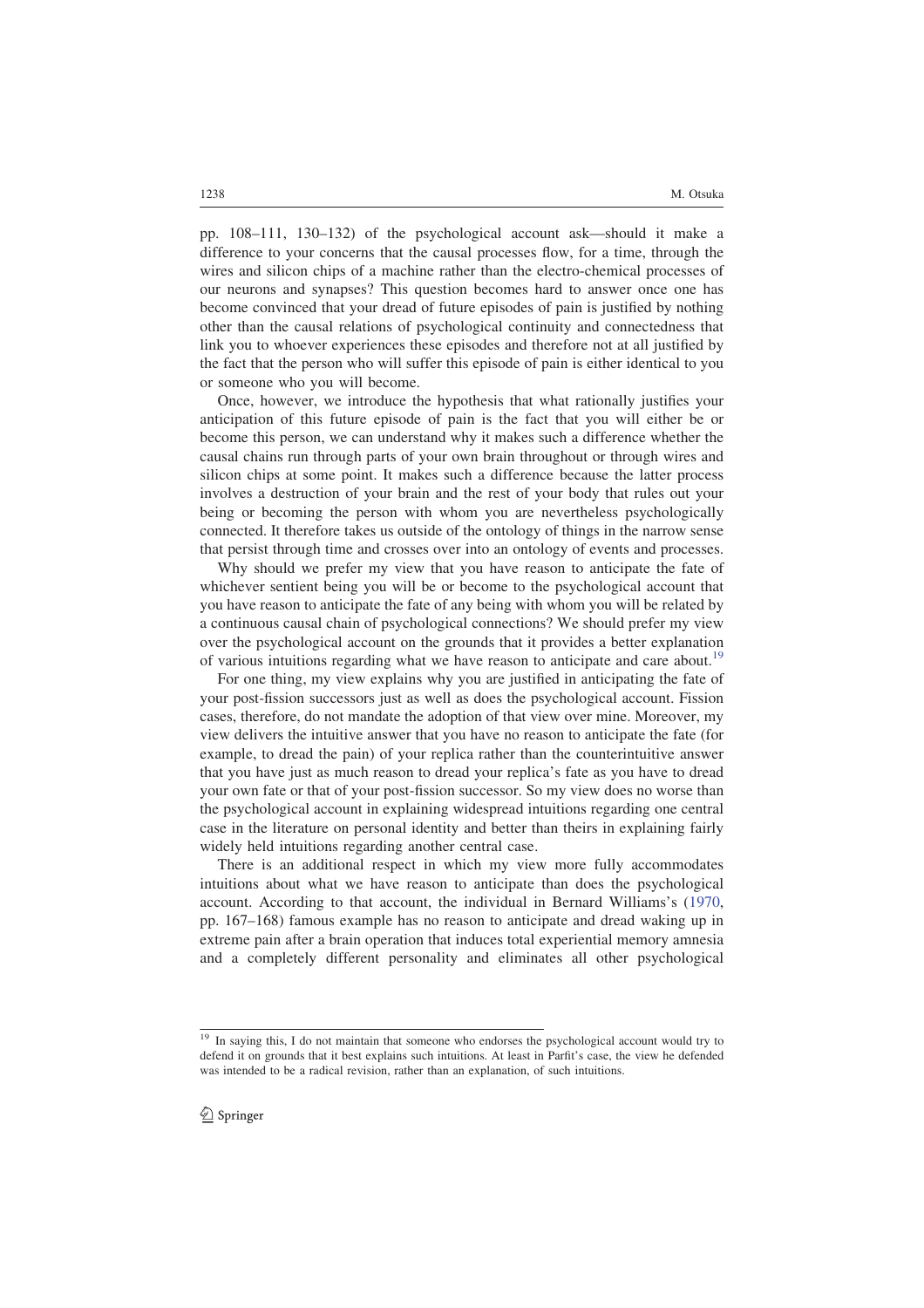connections between the person before and the person after the operation.<sup>20</sup> It seems plausible to maintain, however, that you would have reason to anticipate and dread this even though you are fearing what will happen to someone who is not psychologically connected to or continuous with you. My own account, by contrast, is compatible with the claim that it is appropriate to feel dread in Williams's case.<sup>21</sup>

Finally, there is the following further respect in which my view more fully accommodates intuitions about what we have reason to care about than does the psychological account. Parfit has famously argued that it will make sense to revise various attitudes about your fate once you come to realize that the all-or-nothing fact of being identical to that person is not what grounds your anticipation of and concern regarding what will happen to someone, but rather what grounds these is simply the extent of one's psychological continuity and connectedness with that person. Once you reflect on the implications of this revelation, Parfit maintains that you will conclude that you should be less concerned about whether there will be someone in the future identical to you and about what will happen to any such future self. Parfit (1986, pp. 281–282) writes:

After my death, there will be no one living who will be me. I can now redescribe this fact. Though there will later be many experiences, none of these experiences will be connected to my present experiences by chains of such direct connections as those involved in experience-memory, or in the carrying out of an earlier intention….

Instead of saying, 'I shall be dead', I should say, 'There will be no future experiences that will be related, in certain ways, to these present experiences'. Because it reminds me of what this fact involves, this redescription makes this fact less depressing. Suppose next that I must undergo some ordeal. Instead of saying, 'The person suffering will be me', I should say 'There will be suffering that will be related, in certain ways, to these present experiences'. Once again, the redescribed fact seems to me less bad.

Such a reorientation of our attitudes towards ourselves, and the accompanying reorientation of our attitude towards others, would be quite radical, and not all of its implications would be as welcome as the ones that Parfit identifies in this passage (see Wolf 1986 and Adams 1989). My own account, by contrast, would not involve such a radical reorientation of our attitudes, since I retain, rather than discarding and replacing, the belief that we have reason to anticipate the future experiences of a person with whom we will be identical, where this reason is grounded in the fact of identity. I also maintain that we have analogous reason to anticipate the experiences of who we would become in hypothetical cases involving binary fission, where this reason is grounded in the fact of becoming. On my view, the fact that someone in the future is identical to you continues to provide considerable reason to anticipate and be concerned about the fate of that person even if the psychological connections

 $\frac{20}{20}$  Similarly, McMahan (2002, p. 65) contends that it would be rational for someone in the early stages of Alzheimer's disease to dread being in great pain in the final stages even if he also believes that someone in such pain will not be psychologically continuous with the person in the early stages.

 $21$  It is appropriate because the physical realizer of one's psychology persists. See n. 17 above and text to that note.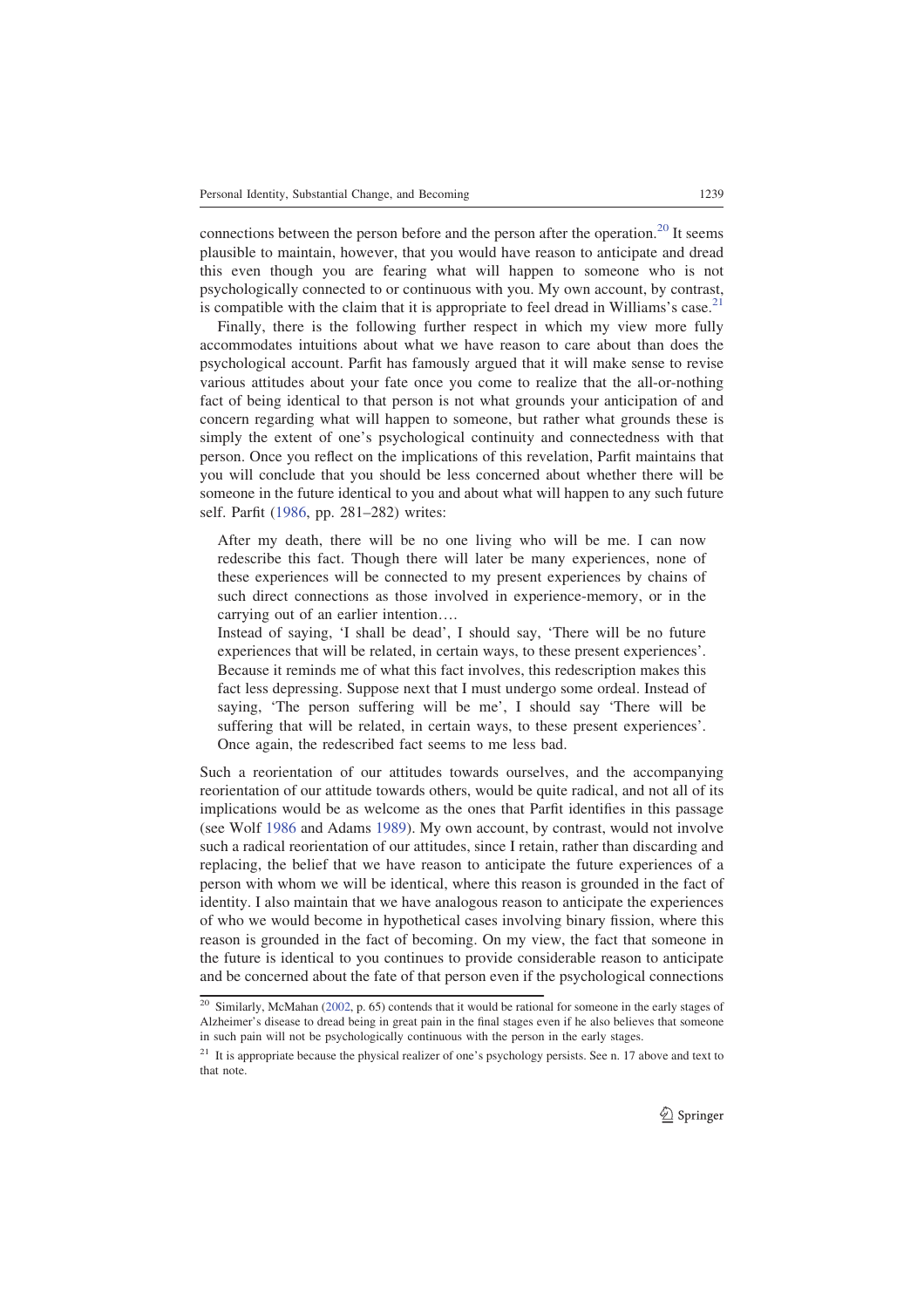between you and that person are tenuous. Admittedly, you would not have as much reason as you would have if you were strongly psychologically connected, but the fact of identity provides considerable reason nevertheless. Analogously, the fact that a person in the future is someone you will become provides considerable reason above and beyond facts of psychological continuity and connectedness to care about that person on my account. My account better explains why our concern doesn't fade out and become attenuated in the way that it would if all that grounded such concern were psychological continuity and connectedness. On my account, ''because it's me'' would still provide an appropriate (albeit perhaps ungrammatical) answer to the question of why you should be so concerned about the fate of this person 40 years from now who will probably share so little of your beliefs and convictions and remember so little about your present life. Moreover, ''because it's the person I will become'' would play the same role in answer to the question of why you should be concerned about the similarly remote future of one of your postfission successors.

#### 6 Filling an Explanatory Gap

My own position regarding what one has good reason to anticipate contrasts not just with the revisionary view that psychological continuity and connectedness rather than identity or becoming are what ground our concern regarding future experiences. It can also be distinguished from the attempts of others such as Mark Johnston and Peter Unger to vindicate the traditional view that what we care about is identity.

Mark Johnston (1997, p. 171) has argued that the reorientation of our attitudes that Parfit advocates ''is not a reasonable adjustment because it is much more radical than'' what is called for by the fission case. Parfit employs ''a false apparatus of generalization'' that draws unwarranted lessons from this case. Parfit therefore stands accused of violating Quine's ''maxim of minimum mutilation''. Johnston does not, however, claim, as I have, that you should care about the fate of your postfission successor because that is the person who you will become. Rather, Johnston (1997, pp. 171, 179 n. 28) advocates a ''move to locally modified concern'', according to which ''[w]e are to organize our concerns around personal identity, and in those cases [such as fission] in which it is only sort of true or partly true that personal identity holds, we are to extend identity-based concern''. Johnston (1997, pp. 169–172) claims that fission is analogous to ordinary identity-preserving survival because and insofar as it contains "a significant core of the relations which constitute identity''. He maintains that our concern about our post-fission successors is ''parasitic on the importance of identity''. Similarly, Unger (1992, p. 264) maintains that fission cases approximate but fall short of what we care about in ordinary identity-preserving survival: "in the fission case, although there is *much* of what (prudentially) matters in my survival, there is not all of what matters. And, second, it is because I do not survive that, in this fission case, there is *not all* of what matters in my survival.''

2 Springer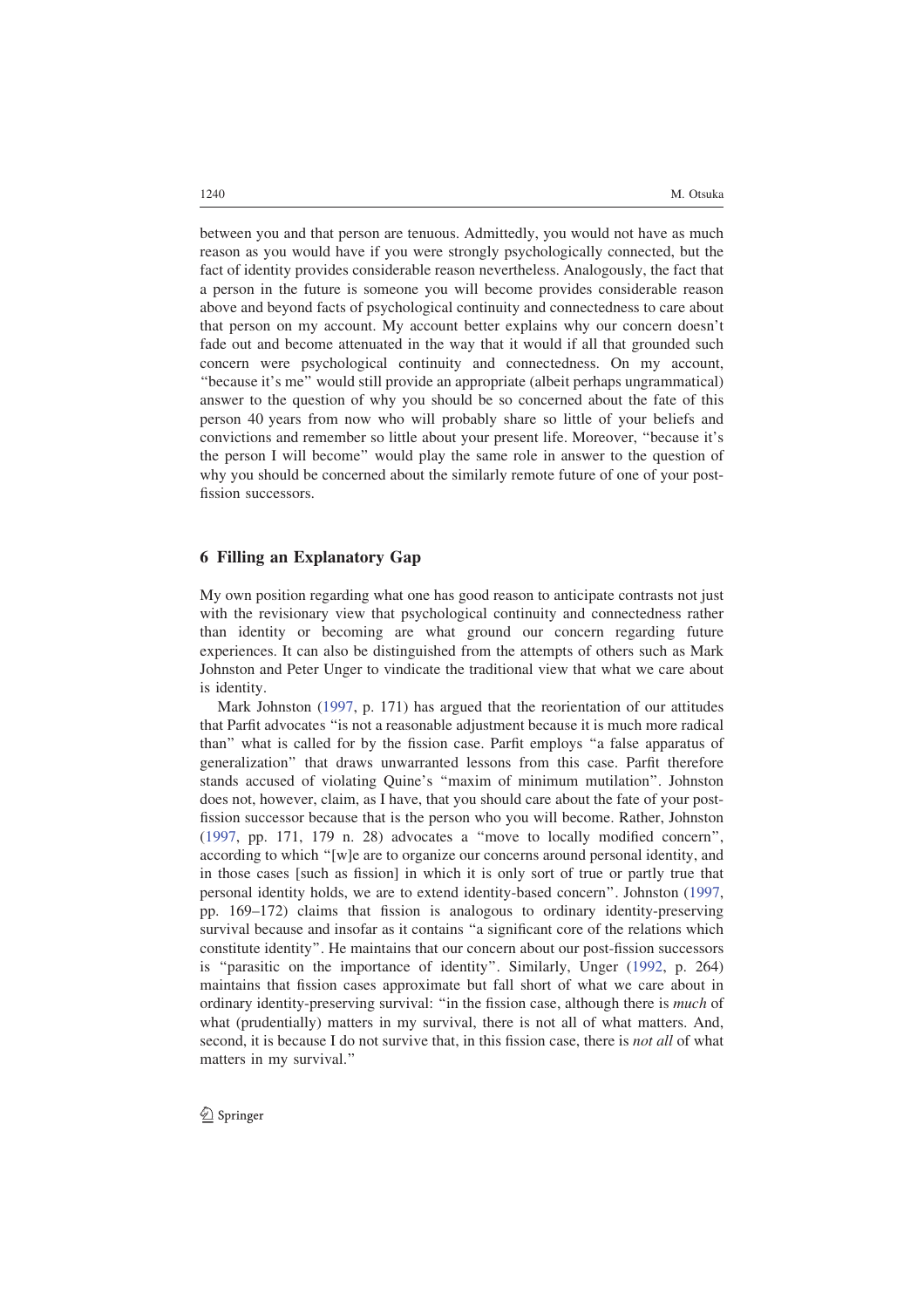What their views lack, however, and what my account provides, is an explanation of why the fission case should be regarded as so close to cases of identity in which we continue to exist as the same person, and why cases involving replication should be regarded as falling so far short of preserving what matters in identity. The closeness of the fission case to identity-preserving cases is explained by the fact that both of them are oriented around a substance-connected concern—which replication fails to meet—that there be at least one being in the future who you will be or become, where the former involves preservation of substance whereas the latter involves substantial change. The concerns are both oriented around an ontology of things rather than one of events and processes.

Jeff McMahan's ''Embodied Mind'' account of what matters in cases involving fission and replication suffers from a similar explanatory gap which my account can fill. McMahan maintains, as I do, that most everything that grounds your anticipation of future experiences in case of ordinary identity-preserving survival is also secured in cases involving your division via brain hemisphere transplants, while also denying, as I do, that this is secured in cases of replication. But he offers a different account from mine of when such anticipation is justified.

His account of your concern for your post-fission successors places no emphasis on the significance of the fact that you will become each of these successors. Rather, McMahan (2002, p. 67) proposes that ''what provides the basis for egoistic concern about the future'' is ''continuity or sameness of consciousness,'' by which he means ''continuity of the capacity for consciousness, so that the renewed appearance of conscious states following a period of unconsciousness is always the reappearance of the same consciousness, or the same mind".<sup>22</sup>

Sameness of consciousness or mind can, however, at best provide a sufficient, but not a necessary, condition for rational concern regarding future experiences. It cannot provide a necessary condition, since it fails to explain why it is rational, in the case of your division, to anticipate the experiences of Lefty and Righty. There is only one mind and one field of consciousness before division, and there are two numerically distinct consciousnesses and minds after division. Therefore, for precisely the reasons, having to do with the transitivity of identity and the like, that neither Lefty nor Righty can be the same person as you, neither consciousness or mind can be the same as yours. Lefty's and Righty's consciousness or mind would each be a continuation of yours, but neither of theirs could be the same as yours.

Perhaps in the light of this difficulty in explaining the concern one has regarding the fates of one's post-fission successors, McMahan's considered view (2002, pp. 67–68) involves a broadening of his account of rational concern to the following:

the basis for an individual's egoistic concern about the future—that which is both necessary and sufficient for rational egoistic concern—is the physical and functional continuity of enough of those areas of the individual's brain in

<sup>22</sup> McMahan (2002, p. 67) maintains that the ''notion of the 'same consciousness' is equivalent to the notion of the same mind… a particular mind continues to exist only if enough of the brain in which it is realized continues to exist in a functional or potentially functional state''.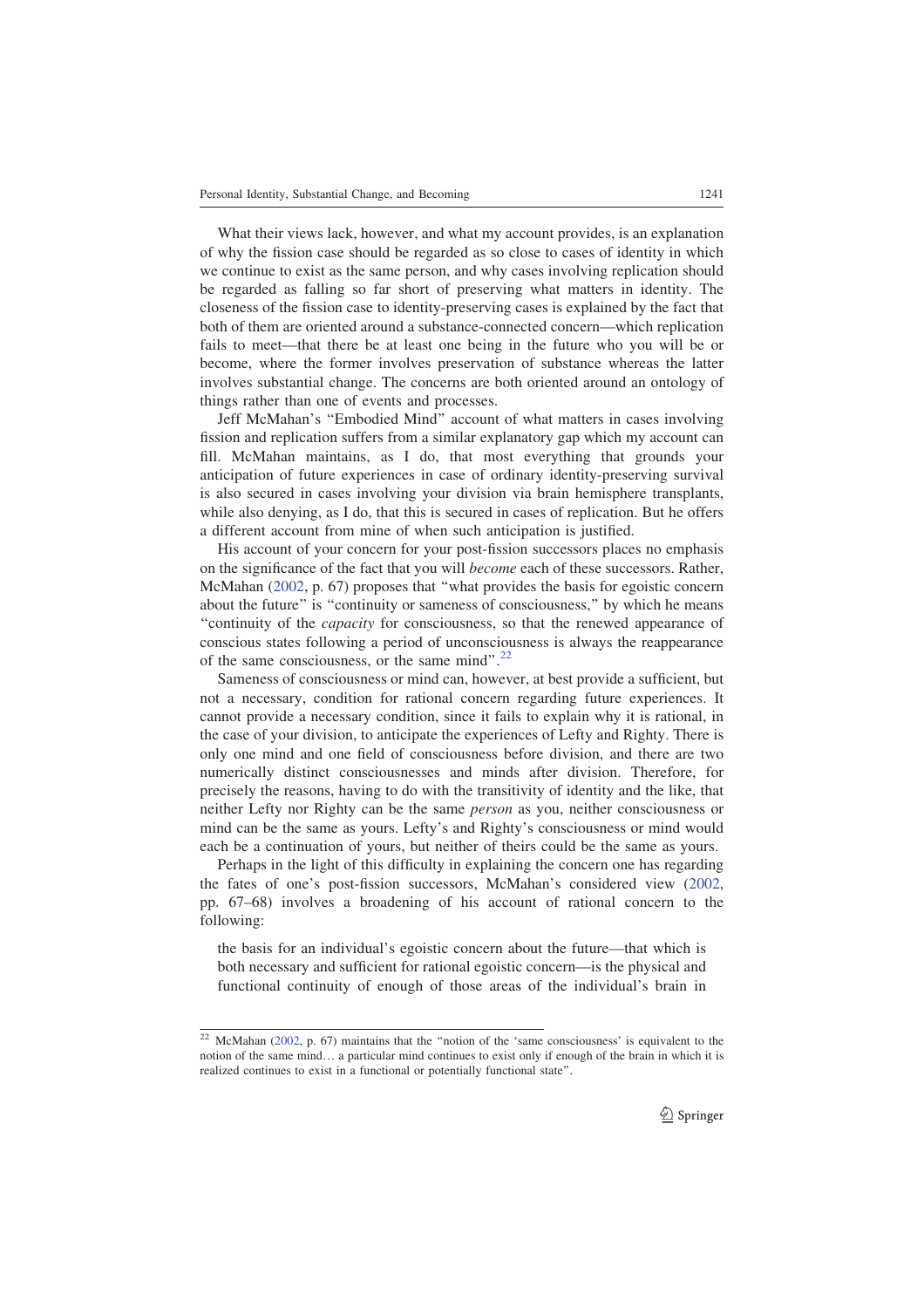which consciousness is realized to preserve the capacity to support consciousness or mental activity.

In the case of your division, there is such continuity between yourself and each of your post-fission successors.

But why, in the case of your division, should your concern for future selves track such continuity of capacity for consciousness or mental activity in the absence of identity, either of person, capacity for consciousness, or mind? And why should such concern be lacking in cases such as replication, where there is continuity of mental capacities, but such continuity is not realized via the physically continuous organ of the brain?<sup>23</sup> Why should it track any underlying capacity for consciousness at all? Why shouldn't it instead simply track continuity of conscious states into the future, whether this be realized through the processes of replication or through an underlying physical realizer along the lines of a brain? McMahan provides no theoretical explanation for the exclusion of replicas from the scope of one's concern regarding future experiences.

My own account fills this gap by providing the following underlying explanation for this exclusion: McMahan's combination of physical and functional continuity provides the extent of one's rational concern regarding future experiences precisely because this combination ensures that you will become each of two people in the fission case. You will become each of them even though you will be identical to neither of them, since this is the 'becoming' of substantial rather than qualitative change. Moreover, the physical and functional continuity also ensures that your mind will become (i.e., substantially change into) each of the two minds of your post-fission successor, in the manner that I described at the close of Sect. 4 above. In cases of replication involving the absence of physical continuity, by contrast, you will not become anyone else. You will merely be replaced. Similarly, your mind will not become anything else. It will simply be replaced. More generally, a substance-connected concern for who I will be or become provides the underlying explanation for why physical continuity is necessary for rational concern for future experiences and mere continuity of psychological functional capacities insufficient.

Our concern regards the fate of substances, because we regard ourselves as beings rather than processes or bundles of sensation. More specifically, we regard ourselves as ''something in which the flow of consciousness and the beliefs, desires, intentions, and character traits that I have all take place—something beneath the contents of consciousness'' (Nagel 1986, p. 45). It is for this reason that the positing of a substance-connected concern for a person who is identical to you or who you will become—when your mind also maintains its identity as a thing or becomes other minds—provides a plausible and more promising explanation of intuitions about cases regarding what we have reason to anticipate and care about. This proposal ought to be placed on the agenda for further discussion, development, and critical scrutiny.

<sup>&</sup>lt;sup>23</sup> McMahan (2002, pp. 68-69) maintains that "there is functional... continuity of the brain [i.e., continuity of its capacities for consciousness and mental activity] when a person is replicated (as in Teletransportation), even though there is no physical continuity at all—that is, even though the relevant functions and patterns of organization are not preserved in the same brain''.